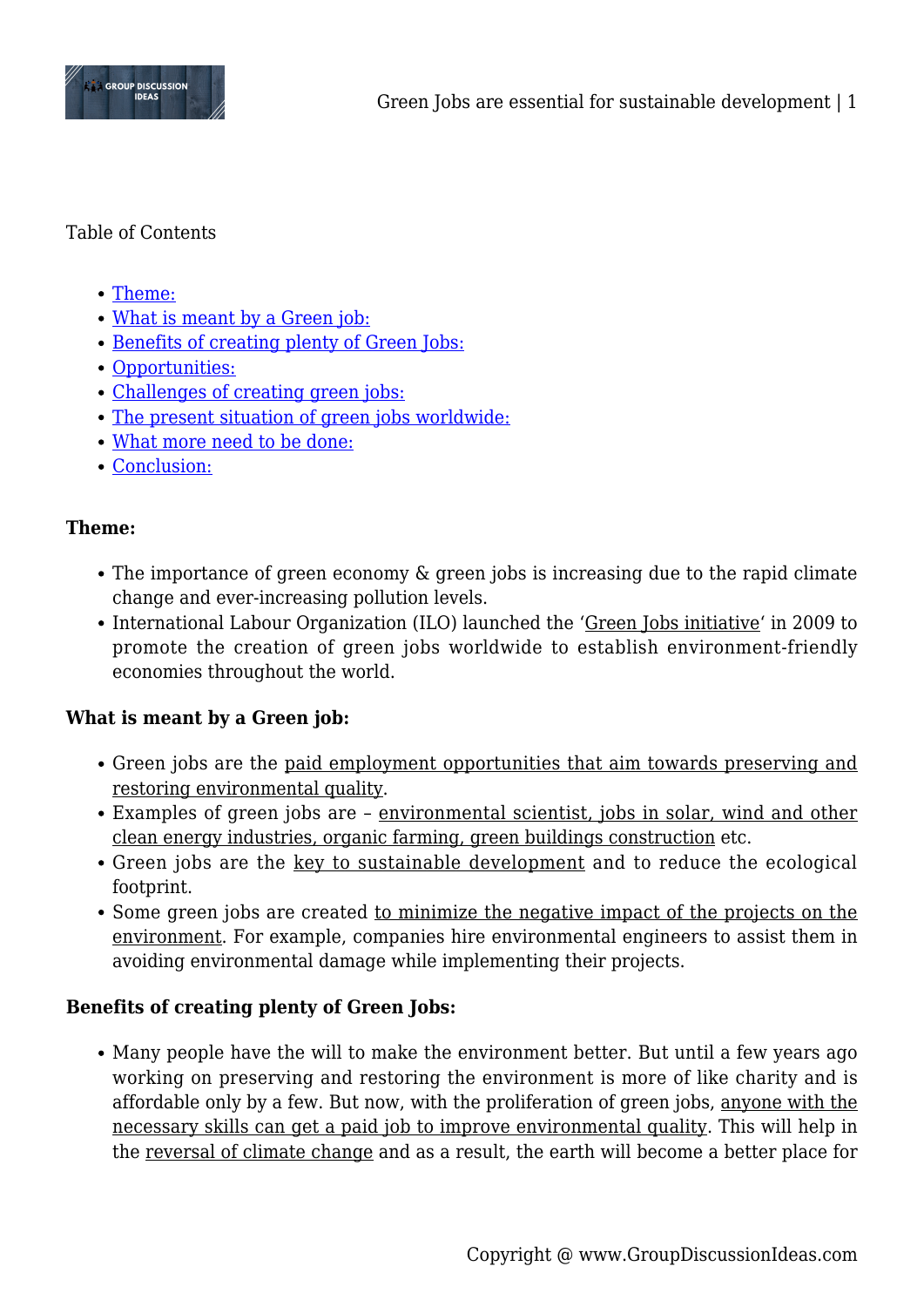

future generations.

- Green jobs will promote sustainable development.
- Air, water and land pollution will be reduced.
- Decarbonises the world's economy.
- Improving the efficiency of raw materials by reducing the wastage in the production process.
- Greenhouse gas emissions will be reduced.
- Waste minimisation.
- In the long-term, companies that avoid damage to the environment will incur fewer expenses.
- Companies that have green jobs will gain the trust of the public, which results in an increase in their brand value.

## **Opportunities:**

- Jobs in the renewable energy sector, construction of eco-friendly buildings, organic farming, food industry, manufacturing, ecological tourism etc.
- Converting existing companies to eco-friendly companies will also create green jobs.
- Some products such as cloth bags are created to have a positive impact on the environment. But the production process may not be eco-friendly. Transforming the production process into green can create environment-friendly jobs.
- There are self-employment opportunities too such as selling zero waste products, recycled products and upcycled products etc.
- The circular economy can create plenty of green jobs.

# **Challenges of creating green jobs:**

- Training a large workforce on the necessary skills is a big challenge. In the coming few years, companies may face a skilled workforce shortage for some jobs such as environmental engineers etc.
- The proliferation of green jobs results in the transition of the economy to the green economy. This may eliminate some jobs.

# **The present situation of green jobs worldwide:**

- International Labour Organisation (ILO) launched the 'Green Jobs initiative' in 2009 to promote the creation of green jobs throughout the world.
- Many developed countries are taking effective steps- the US through 'Green New deal policy (2006)', Australia through 'Green plan' & South Korea are showing the path to